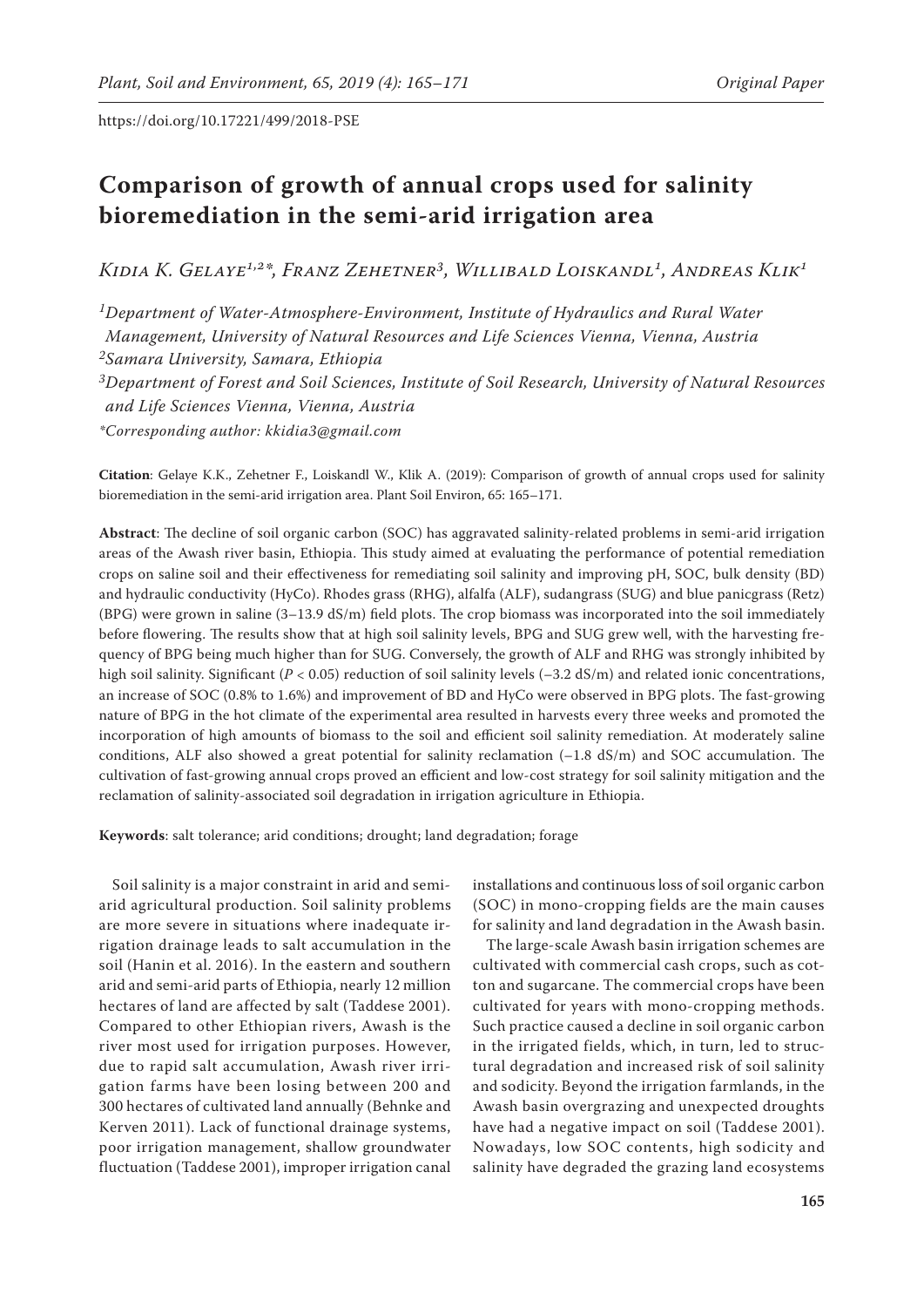and favoured opportunistic invasive species in arid areas of the basin. This poses ecological, cultural and socio-economic challenges for the pastoralism of the Afar people.

The use of bioremediation for irrigated and grazing land may constitute a vital strategy for sustainable agriculture. Fast-growing and salt-resistant crops may be planted on fallow irrigated land or interplanted for animal feed or salinity bioremediation. A study by Wong et al. (2010) showed that the addition of organic material to saline soils resulted in increased soil microbial biomass and enhanced the decomposition and conversion of plant biomass into SOC. Especially the entire plant biomass regularly incorporated into the soil at an early growth stage heightens the accumulation of SOC and promotes the restoration to crop favourable soil bulk density and hydraulic conductivity. Accumulation of SOC near the soil surface was shown to improve soil hydraulic properties (Benjamin et al. 2007, Ammari et al. 2013), thus promoting drainage and favouring the leaching of accumulated salts.

An essential prerequisite for devising salinity mitigation strategies using bioremediation is the identification of plants that are salt-tolerant and fast-growing under given environmental conditions. Therefore, this field study was conducted to compare the performance and mitigation efficiency of four annual crops with potential for forage production on saline fields in Ethiopia. The aim was to identify the crop(s) with the highest biomass production rate under saline conditions and evaluate their potential for soil salinity reduction and improvements of basic soil properties, such as pH, SOC, bulk density and hydraulic conductivity.

# **MATERIAL AND METHODS**

**Study area**. The Kesem river is one catchment area in the middle part of the Awash river basin in Ethiopia. This research was conducted at the Kesem irrigation scheme, which is located at 9°8'54.8''N and 40°1'6.57''E and at an elevation of 770 m a.s.l. According to the World Reference Base, the excremental soil was grouped to Fluvisols (IUSS Working Group, WRB 2015). The soil texture of the experimental field is sandy loam and mean soil bulk density is  $1.3$  g/cm<sup>3</sup>. The groundwater table is 2.8 m below the soil surface. Annual temperature varies from 18°C to 41°C; mean annual rainfall is approximately 590 mm. The salinity of the irrigation water was 0.32 dS/m, the pH 7.6. The mean soil salinity of the experimental plots varied between 3.0–16 dS/m and soil pH was 7.7.

**Experimental setup**. The experiment was arranged in a randomized complete block design with three replications. Fast-growing annual crops were used for this experiment: (1) Rhodes grass (RHG) (*Chloris gayana*); (2) alfalfa (ALF) (*Medicago sativa*); (3) sudangrass (SUG) (*Sorghum* × *drummondii*); (4) blue panicgrass (BPG) (*Panicum antidotale*, Retz) and (5) an open bare field/control. Hence, a total of 15 experimental plots were established. The size of each plot was 3 m in width and by 33 m in length. The experimental crops were densely planted in early February 2016 and grown until the end of July 2017. An equal amount of irrigation water was supplied to each planted plot using a surface irrigation method and a surface drainage ditch was established across all experimental plots. No soil fertilization was used. Weeds were removed manually every week, however, during the experimental season, neither plant diseases nor pests were observed. During the experimental seasons, fresh plants biomass was cut before flowering, chopped manually (3–5 cm) and immediately after harvesting it was incorporated into the soil (at 0–20 cm depth). Plant dried biomass was determined by weighing the total air dried above ground biomass yield.

**Soil properties measurement**. Soil samples before seed sowing (initial) and after two months of the final biomass incorporation (final) were taken from 0–30 cm and 30–60 cm soil depth. Each experimental plot of disturbed composite soil sample was prepared of four soil probes. Soil salinity ( $EC_{1:5}$ ) and pH<sub>1:5</sub> were measured at a 5 g/25 mL soil/water ratio (Khorsandi and Yazdi 2011). The soil SOC was oxidized with 1 mol/L potassium dichromate  $(K_2Cr_2O_7)$  solution and determined according to Walkley and Black (1934). For soluble cations and anions, soil samples were extracted at 1:2 soil/water ratio. In the extract,  $Mg^{2+}$  and  $Ca^{2+}$  were determined by titration with disodium dihydrogen-ethylenediaminetetraacetate (EDTA) (Tucker and Kurtz 1960), and  $Na<sup>+</sup>$  and  $K<sup>+</sup>$ were measured by the flame photometric method (Woldring 1953). The anions  $CO_3^{2-}$  and  $HCO_3^-$  were determined by titration with  $H_2SO_4$ . Chloride was determined by titration with AgNO<sub>3;</sub> SO<sub>4</sub><sup>2</sup> was determined gravimetrically after precipitation with BaCl<sub>2</sub>. For each plot, (in-situ) saturated hydraulic conductivity was measured using a Guelph permeameter (Soilmoisture Equipment Corporation 2012). For soil bulk density, undisturbed soil core samples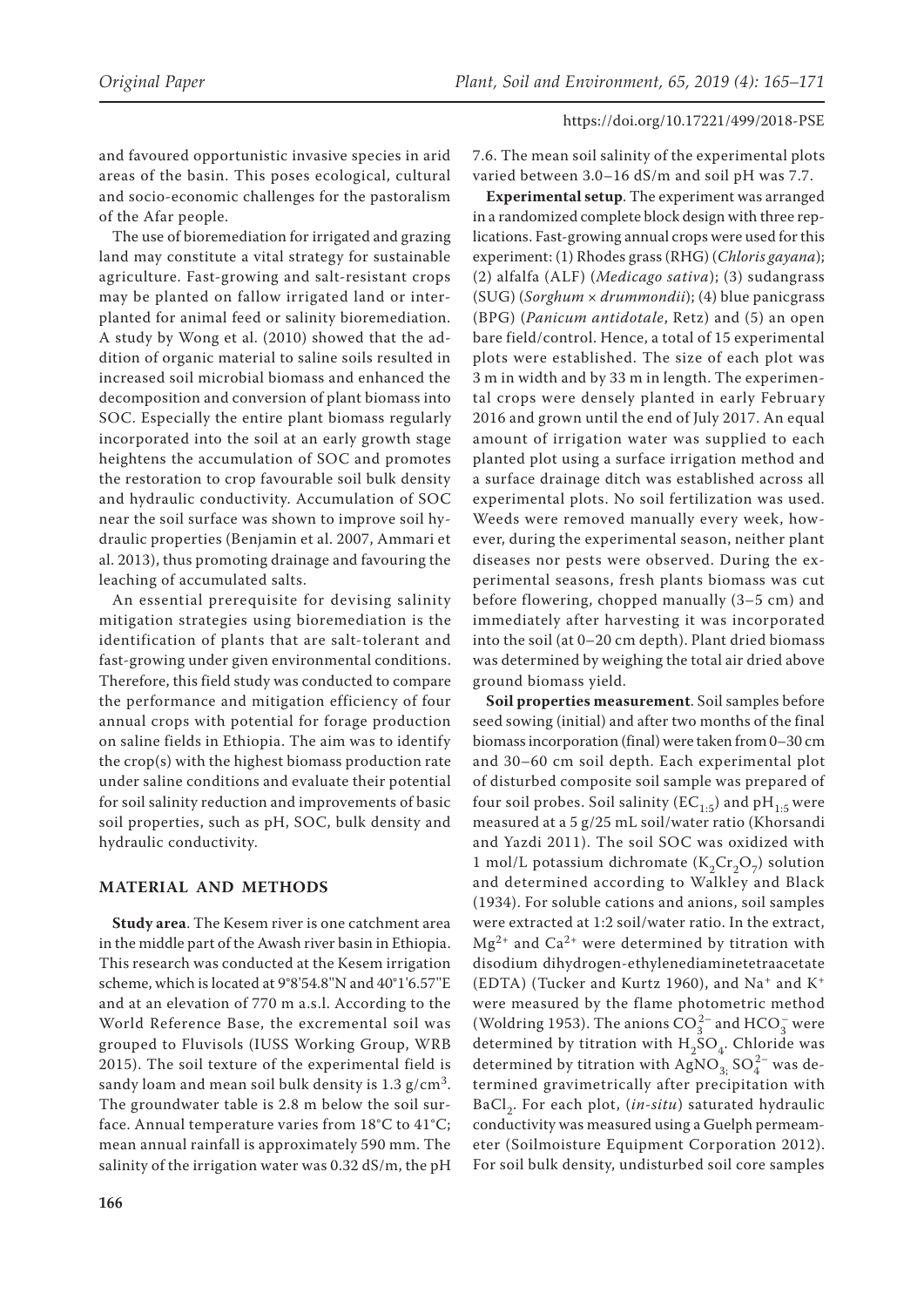

Figure 1. Crop performance evaluation at different soil salinity levels

were taken with cylinders and oven-dried to constant mass (McIntyre and Loveday 1974).

Soil property improvement was expected through mitigation effects of the tested crops, supported by salinity removal with the irrigation water; approximately 15% of the irrigation water was applied as surplus leaching water to the experimental plots (0.13 estimated required leaching water). The leachate water was drained through the established surface drainage or down-migrated to the groundwater.

**Statistical analysis**. One-way analysis of variance (ANOVA) was performed and comparisons of means were conducted using the Tukey's post-hoc test (*P* < 0.05) with R (R Core Team 2018).

# **RESULTS**

**Crop performance on saline soil**. The growth performance of the tested mitigation crops was visually examined at regular intervals. Among the four mitigation crops planted, BPG and SUG performed well regardless of the soil salinity level of the experimental plots. However, ALF and RHG showed poor tolerance at higher soil salinity levels. BPG was evaluated at medium to very high salt contents (4.3–13.9 dS/m), but the growth performance was slightly affected by higher salt levels (Figure 1). Conversely, at more saline plots, RHG and ALF showed stunted growth and large parts of the plots were uncovered by vegetation (Figure 1). Nevertheless, RHG at 3.4 dS/m and ALF at 3.0 dS/m showed dense growth, similar to BPG. After 1.5 months of growth establishment, BPG started growing fast with high numbers of tillers and its height reached 1.5 m; its fresh biomass could be incorporated into the soil every three weeks. However, for RHG, ALF and SUG, the required growth periods until biomass incorporation were extended beyond a month.

**Effect of crops biomass on soil SOC, bulk density**  and hydraulic conductivity. The significant  $(P < 0.05)$ amount of biomass was shown in the BPG plant compared to ALF and RHG plants (Figure 2). As a result, BPG caused a strong increase in SOC down to 60 cm depth (Table 1). Per harvesting 7.5 t/ha dried biomass was continuously incorporated into the BPG plots, and cumulatively SOC increased by 100%. At ALF and RHG plants less biomass was incorporated



Figure 2. Initial and final soil salinity and changes from initial to final values. Error bars represent standard deviation. Different letters indicate a significant difference between treatments at *P* < 0.05 using the *LSD* (least significant difference) *F*-test. ALH – alfalfa; BPG – blue panicgrass; RHG – rhodes grass; SUG – sudangrass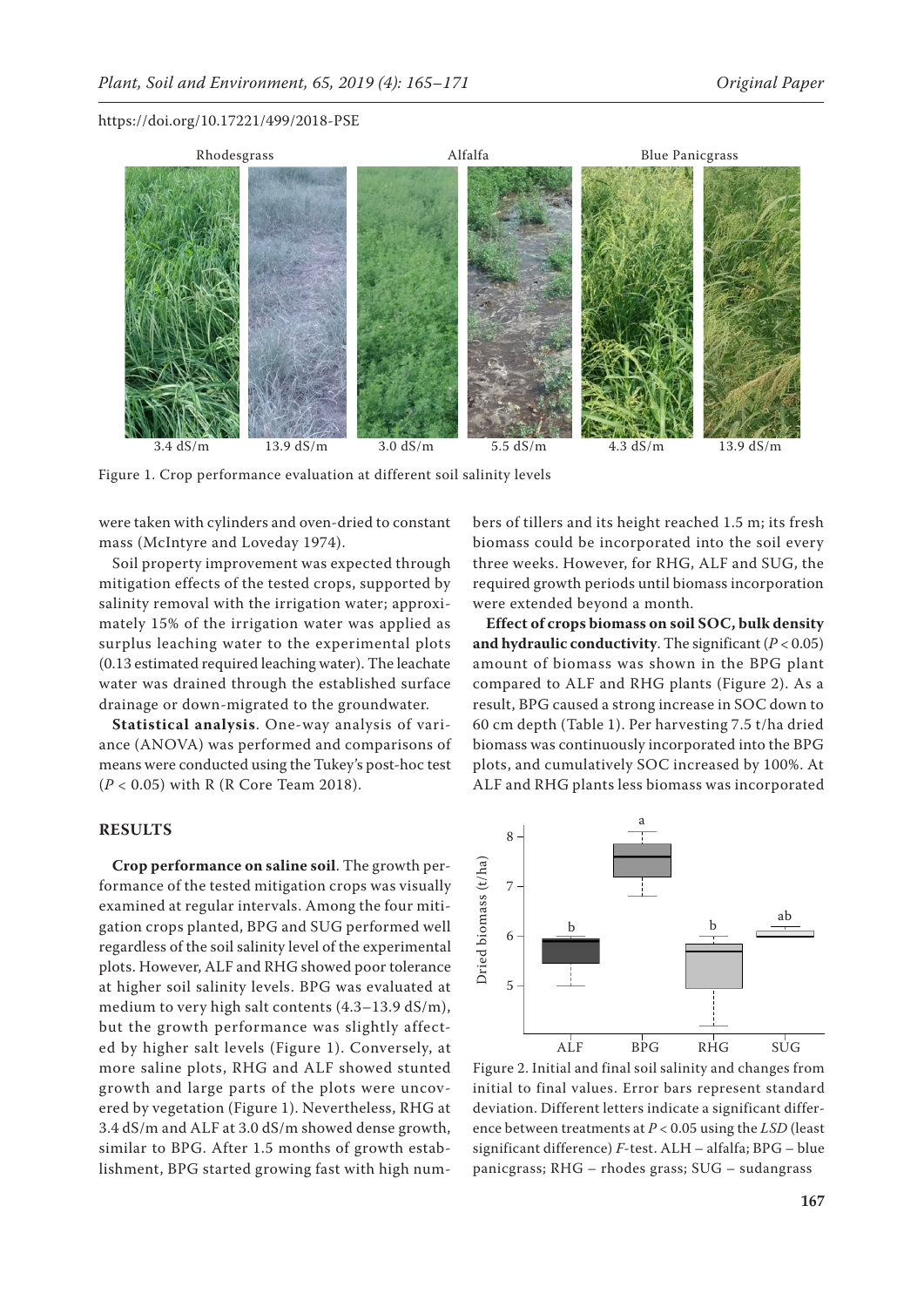and lower SOC accumulation was observed recorded compared to BPG because the germination, growth and biomass of these two crops were compromised in highly saline plots. On the other hand, the produced biomass of SUG plant was slightly higher than at ALF and RHG. Meanwhile, in the bare soil of the control, SOC declined by 0.1% (Table 1).

The planted mitigation crops led to decreases in soil bulk density, especially in BPG and SUG plots (Table 1). These changes were most pronounced in the upper layer (0–30 cm), but for BPG and SUG, they were also discernible at 30–60 cm soil depth. Morever, saturated hydraulic conductivity was enhanced by the tested mitigation crops, most notably in the BPG plots (Table 1).

**Changes in soil salinity and pH**. Our results show that salinity was substantially reduced at both depths in all planted plots (Figure 3), while soil pH showed a slight increase with salt reduction except in control plots (Figure 4). The observed salinity reduction ranged between 1.5 and 3.4 dS/m (Figure 3) and was most pronounced for BPG, which was able to significantly reduce soil salinity also in 30–60 cm soil depth. Among the investigated crops, the minimum salt reduction was observed for RHG. In the top part of the root zone (0–30 cm), salinity reduction was higher than in the lower part (30–60 cm) (Figure 3). Before the experiment, salt was predominantly accumulated at the top layer of the soil, but after the experiment, the differences between upper and lower depth decreased.

For soil pH, the final pH result showed highly significant ( $P < 0.01$ ) variation between the tested crops and control field at 0–30 cm and 30–60 cm depths (Figure 4). However, insignificant pH variations were observed among mitigate plants. Differently from the control plots, the pH increased in all planted plots as salt content was reduced during the experiment.

**Changes in soluble saline ions**. Calcium cations and chloride anions were the dominant soluble ions in the studied plots, followed by sodium and sulfate (Table 2). Hence, the dominant salt in the experimental field was CaCl<sub>2</sub>. Our results show that BPG was most effective among the tested crops in reducing the levels of the investigated cations from both soil depths. For instance, at 0–30 cm depth, the average concentrations of soluble  $Ca^{2+}$  and Na<sup>+</sup> were reduced by 9.6 and 4.0 mmol<sub>c</sub>/L, respectively. On the other hand, the changes of most anions were non-significant (*P* < 0.05) between treatments, while  $Cl^-$  and  $SO_4^{2-}$  ions were reduced by 4.4 and 1.9 mmol<sub>c</sub>/L at BPG plots (Table 2). Depletion of these salinity-causing ions has a direct impact on soil salinity reduction. Besides BPG, ALF and RHG also showed a notable reduction of salinecausing ions at 0–30 cm soil depth.

# **DISCUSSION**

The growth of the mitigation crops and the continuous incorporation of their biomass to the soil changed the soil properties in many aspects. It was found that besides mitigating soil salinity and the concentrations of soluble saline ions, the crops also affected pH, soil SOC content, bulk density and hydraulic conductivity. Salinity reduction and modi-

Table 1. Initial (before crop planting) and final (after the experiment) soil physical properties (mean ± standard deviation;  $n = 4$ )

| Depth<br>(cm) | Crop       |               | Organic carbon (%)          |               | Bulk density $(g/cm^3)$     | Saturated hydraulic conductivity (Kfs, mm/h) |                             |  |  |
|---------------|------------|---------------|-----------------------------|---------------|-----------------------------|----------------------------------------------|-----------------------------|--|--|
|               |            | initial       | final                       | initial       | final                       | initial $(0-40 \text{ cm})$                  | final $(0-40 \text{ cm}^*)$ |  |  |
|               | RHG        | $0.9 \pm 0.1$ | $1.3 \pm 0.5^{ab}$          | $1.3 \pm 0.1$ | $1.2 \pm 0.1$ <sup>ab</sup> | $4.8 \pm 1.4$                                | $5.8 \pm 1.3^a$             |  |  |
| $0 - 30$      | <b>SUG</b> | $0.9 \pm 0.1$ | $0.9 \pm 0.2^{\rm b}$       | $1.4 \pm 0.0$ | $1.1 \pm 0.1^{ab}$          | $4.5 \pm 2.3$                                | $5.9 \pm 1.0^{\text{a}}$    |  |  |
|               | BPG        | $0.8 \pm 0.1$ | $1.6 \pm 0.1^a$             | $1.4 \pm 0.1$ | $1.0 \pm 0.0^a$             | $7.0 \pm 2.2$                                | $9.2 \pm 0.4^{\rm b}$       |  |  |
|               | ALF        | $0.7 \pm 0.1$ | $1.2 \pm 0.4^{ab}$          | $1.4 \pm 0.0$ | $1.2 \pm 0.1$ <sup>ab</sup> | $8.0 \pm 1.6$                                | $9.0 \pm 1.4^{\rm b}$       |  |  |
|               | CRL        | $0.8 \pm 0.2$ | $0.7 \pm 0.2^{\rm b}$       | $1.3 \pm 0.1$ | $1.3 \pm 0.1^{\rm b}$       | $6.0 \pm 1.5$                                | $6.3 \pm 1.6^a$             |  |  |
| $30 - 60$     | RHG        | $0.6 \pm 0.2$ | $0.7 \pm 0.2$ <sup>ab</sup> | $1.2 \pm 0.2$ | $1.0 \pm 0.0^a$             |                                              |                             |  |  |
|               | <b>SUG</b> | $0.5 \pm 0.1$ | $0.5 \pm 0.1^{\rm b}$       | $1.3 \pm 0.2$ | $1.0 \pm 0.0^{\text{a}}$    |                                              |                             |  |  |
|               | BPG        | $0.5 \pm 0.2$ | $1.1 \pm 0.3^{\text{a}}$    | $1.3 \pm 0.1$ | $1.0 \pm 0.0^a$             |                                              |                             |  |  |
|               | ALF        | $0.6 \pm 0.2$ | $0.8 \pm 0.4^{ab}$          | $1.3 \pm 0.1$ | $1.0 \pm 0.0^a$             |                                              |                             |  |  |
|               | CRL        | $0.6 \pm 0.1$ | $0.6 \pm 0.1^{\rm b}$       | $1.2 \pm 0.1$ | $1.0 \pm 0.0^a$             |                                              |                             |  |  |

**\***measured soil depth using permeameter. Different letters indicate a significant difference between treatment means at *P* < 0.05. RHG – rhodes grass; SUG – sudangrass; BPG – blue panicgrass; ALH – alfalfa; CRL – control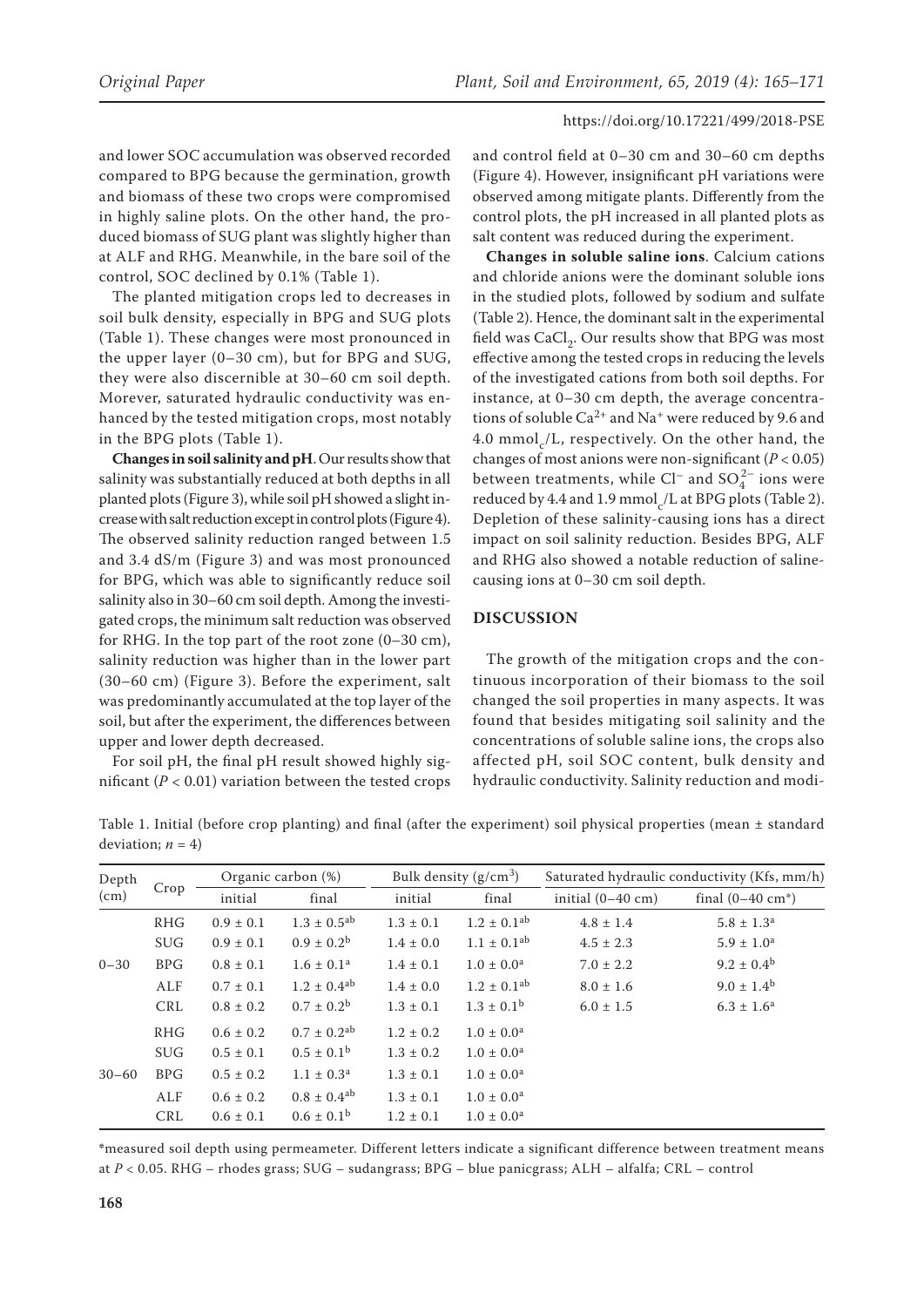

Figure 3. Initial and final soil salinity and changes from initial to final values. Error bars represent standard deviation. Different letters indicate a significant difference between treatments at *P* < 0.05 using the *LSD* (least significant difference) *F*-test. RHG – rhodes grass; SUG – sudangrass; BPG – blue panicgrass; ALH – alfalfa; CRL – control

fication in soil properties were most pronounced with BPG biomass incorporated to the soil, due to its high amount. Next to BPG, the SUD produced high amount of biomass to be incorporated, however, in these plots, the SOC, bulk density and hydraulic conductivity were not improved like at other crops plots. Harvesting frequency played a considerable role for high incorporation of biomass and improvements of soil properties. During this experiment, BPG was harvested every 21 days, whereas SUG, ALF and RHG were harvested in 35-day interval. The ability of BPG to grow under high salinity guaranteed good growth performance at the salinity levels encountered in our experimental field (4–13.9 dS/m) and resulted in con-



Figure 4. Initial and final soil pH. Error bars represent standard deviation. Different letters indicate significant difference in pH between treatments at *P* < 0.01 using the *LSD* (least significant difference) *F*-test. RHG – rhodes grass; SUG – sudangrass; BPG – blue panicgrass; ALH – alfalfa; CRL – control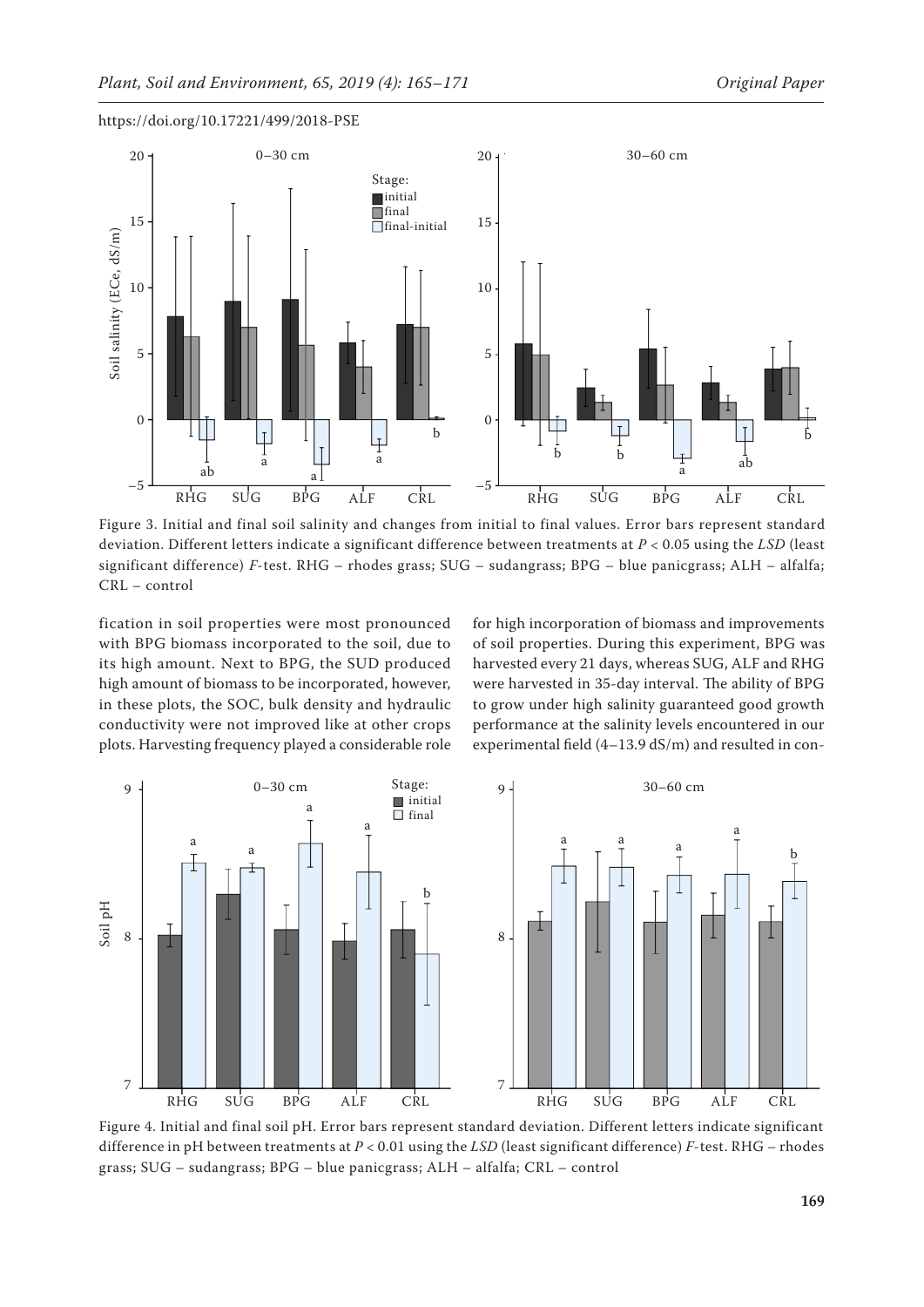Table 2. Cations and anions (mmol<sub>c</sub>/L) in soil water extracts; initial and final levels (mean ± standard deviation; *n* = 4)

| Depth/<br>Crop | $Na+$   |                        | $K^+$         |                        | $Mg^{2+}$ |                         | $Ca^{2+}$     |                            | $HCO3^-$ |                         | $Cl^-$        |                            | $SO_4^{2-}$ |                      |
|----------------|---------|------------------------|---------------|------------------------|-----------|-------------------------|---------------|----------------------------|----------|-------------------------|---------------|----------------------------|-------------|----------------------|
|                | initial | final                  | initial final |                        |           | initial final           | initial final |                            | initial  | final                   | initial final |                            | initial     | final                |
| $0-30$ cm      |         |                        |               |                        |           |                         |               |                            |          |                         |               |                            |             |                      |
| <b>RHG</b>     | 8.2     | 6.8                    | 0.9           | 0.8                    | 3.6       | 1.0                     | 21.1          | 18.0                       | 0.9      | 0.5                     | 17.7          | 14.2                       | 6.3         | 4.6                  |
|                | ± 6.7   | ± 7.8 <sup>a</sup>     | ± 0.3         | ± 0.9 <sup>a</sup>     | ± 1.7     | $\pm$ 0.4 <sup>ab</sup> |               | ± 12.8 ± 14.4 <sup>a</sup> | ± 0.2    | ± 0.3 <sup>a</sup>      |               | ± 19.0 ± 20.5 <sup>a</sup> | ± 2.6       | ± 3.6 <sup>a</sup>   |
| <b>SUG</b>     | 5.1     | 3.6                    | 0.5           | 0.3                    | 2.7       | 0.7                     | 13.3          | 10.4                       | 1.4      | 1.1                     | 8.7           | 5.9                        | 6.3         | 4.1                  |
|                | ± 4.2   | ± 3.6 <sup>a</sup>     | ± 0.1         | $\pm$ 0.1 <sup>a</sup> | ± 2.0     | $\pm$ 0.8 <sup>a</sup>  | ± 4.5         | ± 4.6 <sup>a</sup>         | ± 0.4    | $\pm$ 0.4 <sup>b</sup>  | ± 4.6         | ± 3.4 <sup>a</sup>         | ± 2.6       | ± 1.8 <sup>a</sup>   |
| <b>BPG</b>     | 9.8     | 5.8                    | 1.0           | 0.6                    | 6.5       | 3.5                     | 26.1          | 16.5                       | 1.6      | 0.5                     | 21.5          | 17.1                       | 5.7         | 3.9                  |
|                | ± 8.0   | ± 6.3 <sup>a</sup>     | ± 0.9         | $\pm$ 0.7 <sup>a</sup> | ± 3.7     | $\pm 2.7^{\rm bc}$      |               | ± 24.9 ± 18.6 <sup>a</sup> | ± 0.3    | ± 0.1 <sup>a</sup>      |               | ± 19.3 ± 20.0 <sup>a</sup> | ± 2.6       | ± 2.4 <sup>a</sup>   |
| ALF            | 4.0     | 3.1                    | 0.6           | 0.3                    | 3.6       | 1.6                     | 15.3          | 12.4                       | 1.4      | 0.9                     | 8.5           | 4.3                        | 5.1         | 3.9                  |
|                | ± 0.9   | ± 0.9 <sup>a</sup>     | ± 0.3         | ± 0.2 <sup>a</sup>     | ±1.8      | $\pm$ 1.2 <sup>ab</sup> | ±4.6          | $±$ 4.2 <sup>a</sup>       | ± 0.2    | $\pm$ 0.3 <sup>ab</sup> | ± 3.2         | ± 3.8 <sup>a</sup>         | ± 3.0       | ± 1.3 <sup>a</sup>   |
| CRL            | 4.3     | 3.6                    | 0.6           | 0.6                    | 4.3       | 4.0                     | 19.0          | 19.4                       | 1.3      | 0.6                     | 16.5          | 15.9                       | 4.0         | 4.0                  |
|                | ± 0.6   | $\pm$ 0.5 <sup>a</sup> | ± 0.2         | $\pm$ 0.7 <sup>a</sup> | ± 0.8     | $\pm 0.6^{\circ}$       |               | ± 11.5 ± 10.7 <sup>a</sup> | ± 0.1    | $\pm$ 0.2 <sup>ab</sup> |               | ± 11.6 ± 11.3 <sup>a</sup> | ±1.0        | $\pm 1.0^{\text{a}}$ |
| $30 - 60$ cm   |         |                        |               |                        |           |                         |               |                            |          |                         |               |                            |             |                      |
| <b>RHG</b>     | 5.2     | 4.2                    | 0.6           | 0.6                    | 2.0       | 3.1                     | 11.6          | 8.6                        | 0.7      | 0.3                     | 9.8           | 8.4                        | 3.4         | 3.4                  |
|                | ± 3.2   | ± 3.3 <sup>a</sup>     | ± 0.3         | ± 0.8 <sup>a</sup>     | ±1.6      | ± 2.2 <sup>a</sup>      | ± 2.6         | ± 3.5 <sup>a</sup>         | ± 0.4    | ± 0.6 <sup>a</sup>      |               | ± 11.8 ± 11.8 <sup>a</sup> | ± 1.7       | $\pm 1.7^{ab}$       |
| <b>SUG</b>     | 3.5     | 2.9                    | 0.2           | 0.1                    | 1.3       | 4.3                     | 7.0           | 4.7                        | 0.9      | 0.7                     | 5.3           | 3.8                        | 2.8         | 1.1                  |
|                | ± 1.0   | $\pm$ 0.6 <sup>a</sup> | ± 0.1         | $\pm$ 0.0 <sup>a</sup> | ± 0.7     | $\pm$ 0.6 <sup>a</sup>  | ± 0.6         | $\pm$ 0.9 <sup>a</sup>     | ± 0.5    | $\pm$ 0.6 <sup>ab</sup> | ± 4.3         | ± 3.5 <sup>a</sup>         | ± 1.0       | ± 1.0 <sup>a</sup>   |
| <b>BPG</b>     | 6.3     | 4.7                    | 0.5           | 0.2                    | 2.5       | 2.5                     | 13.5          | 9.3                        | 1.3      | 1.0                     | 13.3          | 11.2                       | 4.6         | 3.9                  |
|                | ± 4.3   | ± 3.3 <sup>a</sup>     | ± 0.4         | $\pm$ 0.0 <sup>a</sup> | ± 2.3     | ± 1.1 <sup>a</sup>      |               | ± 13.3 ± 10.5 <sup>a</sup> | ± 0.3    | $\pm$ 0.0 <sup>ab</sup> | $\pm$ 10.2    | ± 9.8 <sup>a</sup>         | ± 2.6       | ± 2.8 <sup>ab</sup>  |
| ALF            | 3.6     | 3.2                    | 0.4           | 0.3                    | 1.2       | 4.4                     | 9.7           | 5.8                        | 1.3      | 1.0                     | 5.3           | 2.3                        | 4.0         | 2.8                  |
|                | ± 0.5   | $\pm$ 0.9 <sup>a</sup> | ± 0.2         | $\pm$ 0.2 <sup>a</sup> | ±1.0      | $\pm$ 1.7 <sup>a</sup>  | ± 2.3         | ± 1.2 <sup>a</sup>         | ± 0.5    | $\pm$ 0.0 <sup>ab</sup> | ± 2.2         | ± 1.0 <sup>a</sup>         | ± 1.0       | $\pm 1.0^{ab}$       |
| CRL            | 4.0     | 4.0                    | 0.2           | 0.4                    | 1.6       | 2.7                     | 9.4           | 9.3                        | 1.2      | 1.3                     | 9.8           | 11.0                       | 4.6         | 4.5                  |
|                | ± 0.2   | $\pm$ 0.8 <sup>a</sup> | ± 0.1         | ± 0.4 <sup>a</sup>     | ±1.9      | ± 1.3 <sup>a</sup>      | ± 7.7         | ± 7.3 <sup>a</sup>         | ± 0.2    | $\pm 0.6^{\rm b}$       | ± 8.5         | ± 8.7 <sup>a</sup>         | ± 2.0       | ± 1.8 <sup>b</sup>   |

Different letters indicate a significant difference between treatment means at *P* < 0.05. RHG – rhodes grass; SUG – sudangrass; BPG – blue panicgrass; ALH – alfalfa; CRL – control

siderable improvements of soil physical and chemical properties. Similarly, Hussain et al. (2015) reported that moderate sodium chloride salinity (12.5 dS/m, NaCl) had a little effect on the BPG growth. Remarkably, very similar growth performance of BPG was observed at all experimental plots despite different salinity levels; however, (relatively) higher salinity reduction was observed in plots with lower salt content. For instance, the salt level of 13.9 dS/m was reduced to 10 dS/m, while 4.0 dS/m was reduced to 1 dS/m.

The fast-growing nature of BPG in the hot climate of the experimental site shortened the harvesting interval of BPG to only three weeks. At flowering initiation, BPG was already 1.5 m tall. This observation was corroborated by Ahmad et al. (2010) who reported that BPG could reach a height of 2 m or more. By comparison, the other tested crops required more than one month until harvest. The superior biomass production of BPG in our experiment was also reflected in superior salinity mitigation and stronger improvement of soil physical and chemical properties when compared to the other tested crops. Despite water and salinity stress under arid conditions, BPG forage production was observed to be high compared to the other forage crops such as ALF (Ismail and El-Nakhlawy 2018). Also, Hussain et

al. (2015) recommended that BPG can be grown sustainably as a fodder crop in saline arid regions. Our results support this recommendation for the context of the Awash river basin, Ethiopia; this will constitute a promising strategy to restore saline abandoned irrigated fields and to supplement needed forage.

In our experiment, BPG's high biomass production resulted in a pronounced increase in SOC contents, with favourable effects on bulk density and hydraulic conductivity (Table 1). OC and soil organic matter is a direct effect of biomass incorporation. SOC accumulation plays an important role in this context as it helps stabilize soil structure and thus promotes water infiltration/percolation. Benjamin et al. (2007) reported that increasing organic matter in soil has the potential to improve soil hydraulic properties by increasing macroporosity.

This experimental results show the importance of soil SOC accumulation in promoting soil conditions that favour salinity mitigation with the reduced amount of leaching water. As the soil hydraulic conductivity increases, the migration of salts from the root zone topsoil to the groundwater is promoted (Bayabil et al. 2015). This experiment results show that the biomass accumulation and bulk density re-